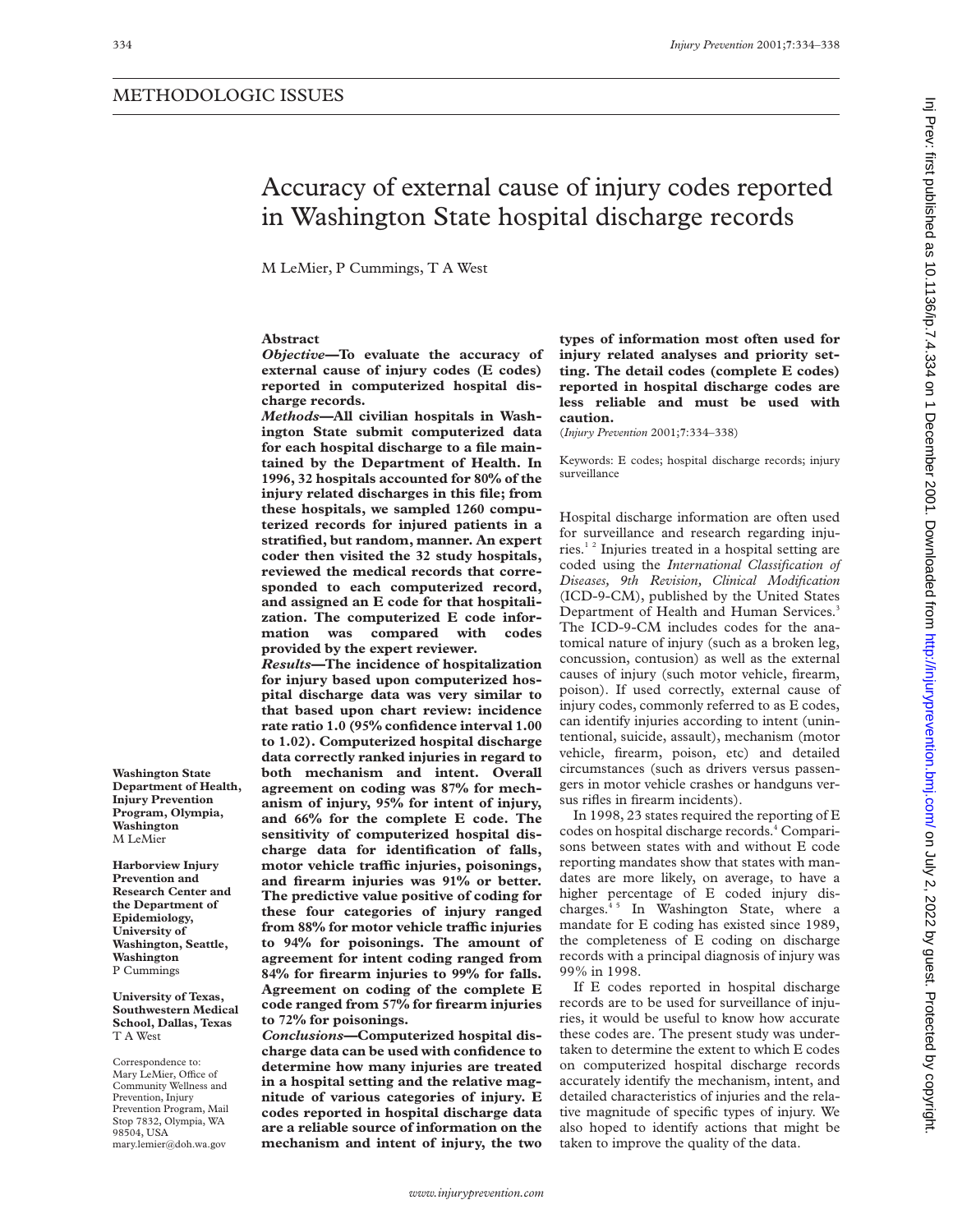### **Methods**

For this study, 1260 E coded hospital discharge records were sampled from the 1996 computerized hospital discharge data file maintained by the Washington State Department of Health. This computerized file included information on all inpatient discharges from acute care civilian hospitals in Washington. Computerized discharge records included in the study were those with an external cause of injury code (E800–E869, E880–E929, E950–E999), excluding codes for medical misadventures, complications or abnormal reactions related to medical care, or adverse effects of medication in therapeutic use (E870–E879, E930–E949). Sampling was made without regard to discharge status; thus fatal and non-fatal hospitalizations were sampled.

We restricted the sampling frame to 32 Washington hospitals that accounted for 80% of injury related hospitalizations in 1996. We selected discharge records from the computerized discharge data using probability proportional to size sampling.<sup>6</sup>

Injuries attributed to firearms and poisons were over sampled to ensure that the final sample contained enough intentional injuries to allow for meaningful analysis of intent coding. The vast majority of injuries are unintentional; firearm and poisoning injuries are the most likely to be intentional.

To assess the accuracy of hospital discharge data, a "gold standard" or "expert record" was developed by a medical record administrator trained in injury coding. Data for the expert record were obtained by the expert reviewer through on-site reviews of medical records at the 32 study hospitals. Information regarding the injury was abstracted from each medical record, including the face sheet, pre-hospital transport narrative, emergency department record, admission history and physical, nursing assessment, physicians' progress notes, and discharge summary. The record expert was blinded to the E codes reported in the hospital discharge records.

*Table 1 Injury estimates based computerized hospital discharge data compared to expert review of medical records from 32 study hospitals\**

| Mechanism of injury†   | Estimated counts based<br>upon computerized<br>hospital discharge data | Estimated counts based<br>upon expert review of<br>medical records | Incidence ratio<br>$(95\% \text{ CI})$ |
|------------------------|------------------------------------------------------------------------|--------------------------------------------------------------------|----------------------------------------|
| Total all categories   | 29 693                                                                 | 29 378                                                             | $1.01$ (1.00 to 1.02)                  |
| Falls                  | 12835                                                                  | 12 593                                                             | 1.02 (0.99 to 1.05)                    |
| Motor vehicle traffic  | 4 1 2 9                                                                | 3745                                                               | $1.10(1.03 \text{ to } 1.18)$          |
| Poison                 | 2 9 4 9                                                                | 2808                                                               | $1.05(1.01 \text{ to } 1.09)$          |
| Struck                 | 1 1 5 2                                                                | 1 2 3 1                                                            | $0.94$ (0.75 to 1.12)                  |
| Cut                    | 992                                                                    | 928                                                                | 1.07 (0.90 to 1.24)                    |
| Overexertion           | 736                                                                    | 704                                                                | 1.05 (0.72 to 1.37)                    |
| Transport              | 576                                                                    | 736                                                                | $0.78$ (0.52 to 1.03)                  |
| Machinery              | 384                                                                    | 480                                                                | $0.80$ (0.60 to 1.00)                  |
| Firearm                | 370                                                                    | 379                                                                | $0.98$ (0.82 to 1.14)                  |
| Other and unspecified  | 1984                                                                   | 1639                                                               | 1.21 (0.94 to 1.48)                    |
| Late effects of injury | 2 3 0 5                                                                | 2 7 6 7                                                            | 0.83 (0.72 to 0.94)                    |
| Intent of injury       |                                                                        |                                                                    |                                        |
| Unintentional          | 25 7 35                                                                | 25 25 8                                                            | $1.02$ (1.00 to 1.03)                  |
| Suicide                | 2 5 3 2                                                                | 2 3 8 6                                                            | 1.06 (0.99 to 1.13)                    |
| Assault                | 1 202                                                                  | 1 3 0 7                                                            | $0.92$ (0.80 to 1.04)                  |
| Other and undetermined | 223                                                                    | 426                                                                | $0.52$ (0.15 to 0.90)                  |

\*Representing 80% of Washington's injury related hospitalizations for calendar year 1996. †Mechanism and intent categories based upon McLoughlin *et al*. 9

Injuries were assigned an E code based on ICD-9-CM guidelines, supplemental instructions issued by the Washington State Department of Health, and special rules in effect for 1996 as outlined in the official guidelines for coding and reporting published by the Department of Health and Human Services.<sup>7</sup>

The expert records were keyed and linked with computerized hospital discharge records using a deterministic method that successfully matched all records. Twenty three hospital discharge records could not be located at the study hospitals and were eliminated from the sample. The probability weights of the sample were adjusted to reflect the elimination of these records.

The data available for analysis from the expert review and hospital discharge records included patient age, sex, discharge date, E code, and a response to the question "Is this the first hospitalization for this injury". In addition, group codes for mechanism of injury and intent of injury were created for each hospital discharge and expert record using the complete E code and grouping guidelines recommended by the Centers for Disease Control  $(CDC)$ .

The list of E codes used to define the various categories of injury were identical to those presented in the CDC's recommended framework for injury classification.<sup>9</sup> However, we made a separate category for E codes indicating late effects of injury: E929(.0.5), E929.8, E959, E969, or E989. For some categories of injury, the sample of records was too small to allow for meaningful analysis. Categories of injury were excluded from the results and discussion sections if the sample size was less than 15.

#### STATISTICAL ANALYSIS

We calculated (a) estimated counts of injuries by mechanism of injury; (b) incidence ratios by mechanism of injury; (c) estimates of sensitivity and predictive value positive and (d) inter-rater agreement (observed agreement and the kappa measure of agreement adjusted for chance).<sup>10</sup> When appropriate, all calculations accounted for sampling weights, finite population corrections, and strata using linearization methods.<sup>6</sup> STATA statistical software was used for the data analysis. $11$ 

# **Results**

We found that computerized hospital discharge data correctly ranked injuries in regard to both mechanism and intent (table 1). The 10 leading causes of injury hospitalization in rank order were falls, motor vehicle crashes, poisonings, late effects of injuries, injuries from being struck by or against an object, cuts, overexertion, transport injuries (other than motor vehicle traffic), machinery related injuries, and firearm injuries. The majority of these injuries were unintentional; a relatively small percentage was attributed to suicide attempts and assaults.

We compared the incidence of injuries from computerized hospital discharge records with the incidence based upon expert review of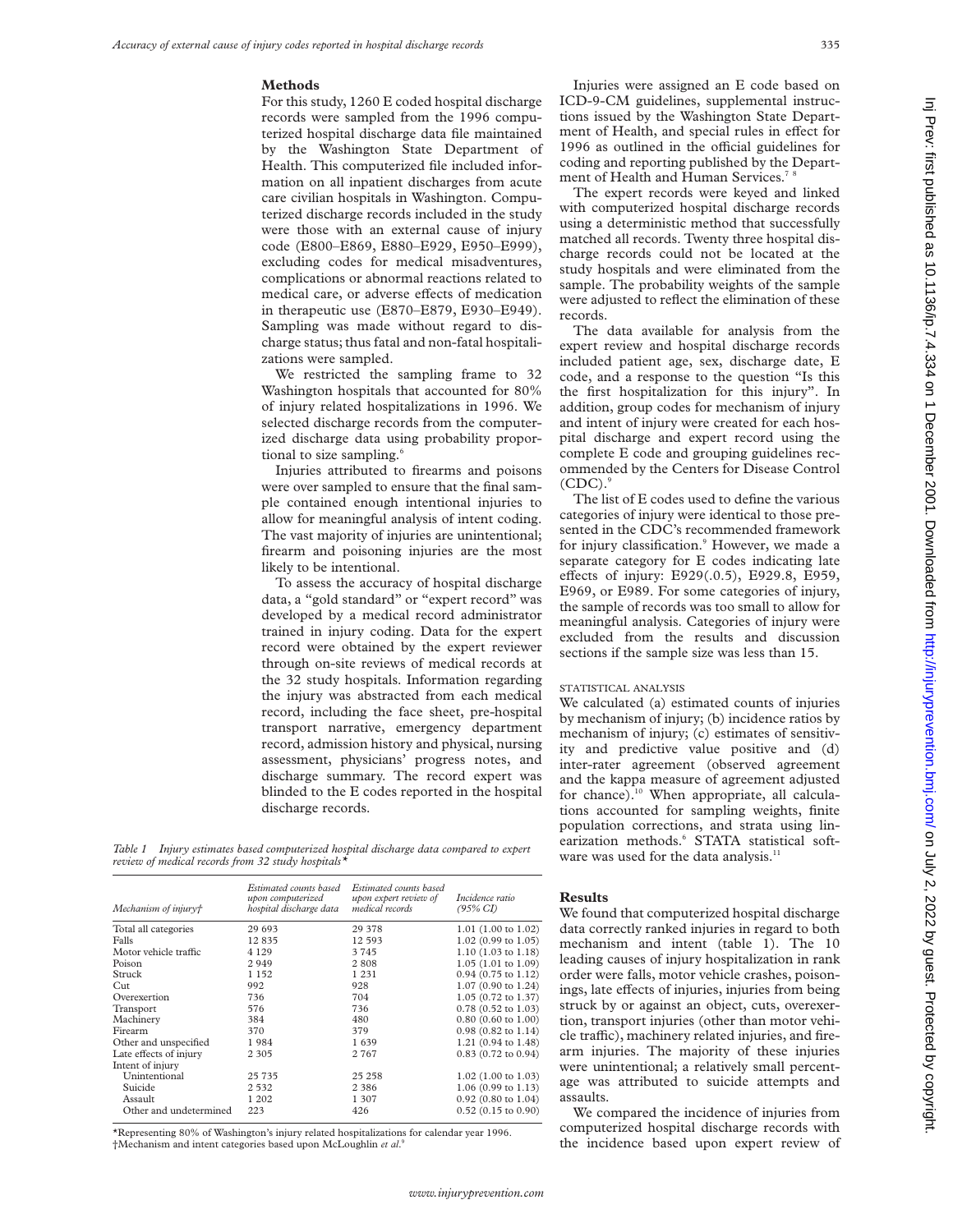patient medical records. The estimated based upon computerized hospital discharge data was very similar to that based upon chart review: incidence rate ratio 1.0 (95% confidence interval (CI) 1.00 to 1.02) (table 1). Computerized hospital discharge data overestimated motor vehicle traffic injuries by about 10%, with most of these errors resulting from using motor vehicle traffic codes for injuries that should have been coded to some other mechanism, such as off-road injuries. Computerized data tended to overestimate "other" and "unspecified" injuries: approximately 20% of injuries assigned to these general categories could have been coded to a specific mechanism.

Nearly 20% of hospitalizations due to late effects of injury were misclassified in computerized discharge records as acute injuries, leading to inflated estimates of acute injuries. Among cases that were correctly classified as late effects of injury, the expert reviewer found that 95% of the patients had been previously hospitalized for the injury. Data needed to answer the question "Is this the first hospitalization for this injury" was available for 95% of the cases.

Computerized hospital discharge records under-reported injuries of undetermined intent by 48%. The incidence ratio comparing the computerized data with the expert review record was 0.52 (95% CI 0.15 to 0.90). These injuries were commonly misclassified as unintentional.

The overall amount of agreement between computerized hospital discharge data and records based upon expert review of actual medical charts was 87% for mechanism of injury and 95% for intent of injury. The amount of agreement was substantially lower (66%) for the complete E code. The sampling design employed for this study allowed indepth analysis of coding for four categories of injury: falls, motor vehicle traffic injuries, poisonings, and firearm injuries. For each of these four injury mechanism groups, computerized hospital discharge records identified discharges for this mechanism, as defined by the expert review of medical records, with a sensitivity of 91% or better (table 2). Predictive value positive of the computerized data ranged from 88% for motor vehicle traffic injuries to 94% for poisonings. The most common type of error impacting the predictive value positive for all four subgroups was the misclassification of late effects of injury as acute injuries. The predictive value positive of motor vehicle codes was also impacted by misclassification of off-road injuries as motor vehicle traffic events. For poisonings, the predictive value positive of

*Table 2 Estimates of the sensitivity (%) and predictive value positive (%; PVP) of selected mechanisms of injury: computerized hospital discharge data compared with expert review of medical records*

| Mechanism             | Sensitivity<br>$(95\% \text{ CI})$ | <b>PVP</b><br>$(95\% \text{ CI})$ |
|-----------------------|------------------------------------|-----------------------------------|
| Falls                 | 95.1 (92.5 to 96.8)                | 93.3 (90.4 to 95.3)               |
| Motor vehicle traffic | 96.6 (91.4 to 98.7)                | 87.6 (80.8 to 92.2)               |
| Poisoning             | 98.9 (92.6 to 99.8)                | 94.2 (90.1 to 96.6)               |
| Firearms              | 91.6 (61.1 to 98.7)                | 93.8 (91.2 to 95.6)               |

*Table 3 Estimates of agreement (%) on coding of intent and the complete E code for selected mechanisms of injury: computerized hospital discharge data compared with expert review of medical records*

|                                       | Agreement | Карра* |
|---------------------------------------|-----------|--------|
| All mechanisms of injury <sup>+</sup> | 86.9      | 0.83   |
| Intent coding                         | 95.3      | 0.81   |
| Complete E code                       | 66.1      | 0.64   |
| Falls                                 |           |        |
| Intent coding                         | 99.3      | 0.40   |
| Complete E code                       | 66.1      | 0.55   |
| Motor vehicle traffic                 |           |        |
| Intent coding                         | 98.4      | 0.00   |
| Complete E code                       | 63.3      | 0.60   |
| Poisoning                             |           |        |
| Intent coding                         | 86.6      | 0.72   |
| Complete E code                       | 72.2      | 0.67   |
| Firearms                              |           |        |
| Intent coding                         | 83.6      | 0.73   |
| Complete E code                       | 56.7      | 0.50   |

\*The kappa statistic measure of agreement is scaled to be 0 when the amount of agreement is what would be expected by chance and 1 when there is perfect agreement, adjusted for chance.

†This category includes all mechanisms of injury identified in table 1.

coding was further reduced by the use of accidental or intentional poisoning codes to classify adverse effects of medications in therapeutic use.

The amount of agreement for intent coding ranged from 84% (0.81 kappa) for firearm injuries to 99% (0.40 kappa) for falls (table 3). Disagreement on intent coding for firearm injuries reflected disagreement as to whether an incident was an accident, assault, or incident of undetermined intent. For poisonings the amount of agreement was 87% (0.72 kappa): the expert reviewer often classified a poisoning as unintentional when the computerized hospital discharge data classified the episode as suicide, despite the absence of evidence of either suicidal intent or depression in the medical record.

The complete E code contains details about an injury that are potentially useful for injury prevention and program planning. We found that the amount of agreement for coding of the complete E code ranged from 57% (0.50 kappa) firearm injuries to 72% (0.67 kappa) for poisonings. Based on these estimates, it appeared that computerized hospital discharge data lacked the precision needed to identify the status of the injured persons in motor vehicle traffic injuries (driver, passenger, pedestrian, etc); the circumstances of falls (for example, falls from one level to another, falls on the same level due to slipping or tripping); the drugs involved in poisoning incidents; and the role of handguns compared with long guns in firearm injuries.

## **Discussion**

We found that computerized hospital discharge data can be used with confidence to determine how many injuries are treated in a hospital setting in Washington State and the relative magnitude of various categories of injury. We also found that E codes on hospital discharge records are a reliable source of information on the mechanism and intent of injury, the two types of information most often used for injury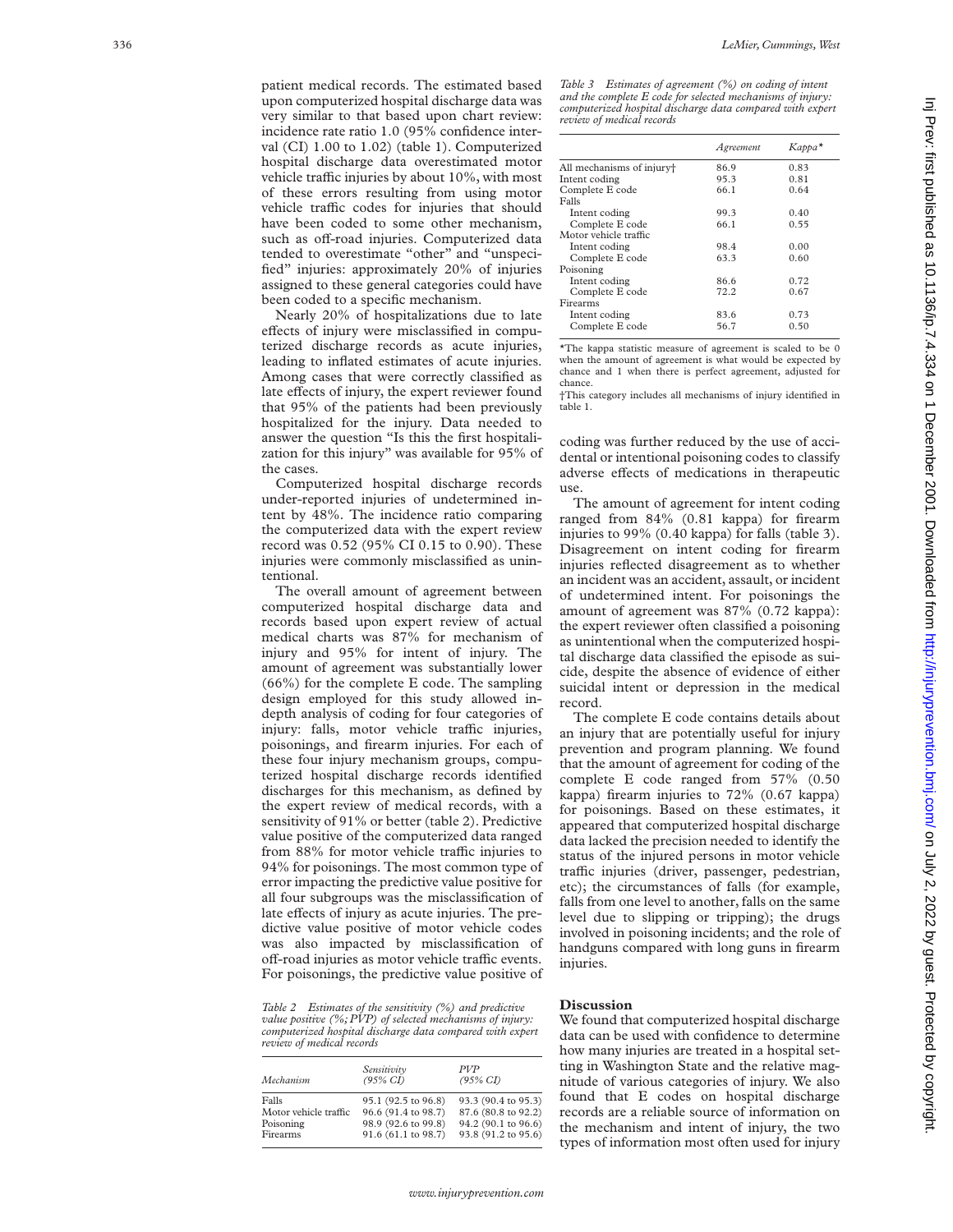related analyses and priority setting. In comparing the coding of records by intent, we found that agreement regarding intent was excellent (98%) for injuries related to motor vehicle crashes, but the kappa statistic was zero, suggesting no agreement beyond chance. This arose because all of the computerized records for motor vehicle injuries were coded as unintentional; kappa will always be zero in this situation, regardless of the level of agreement. Similarly, agreement regarding the intent of fall related injuries was excellent (99%), yet kappa was only 0.40; in this extreme situation, where virtually all the injuries were unintentional, the kappa statistic is not very helpful.

We found that hospital discharge coders tend to overuse non-specific E codes. However, consistent with the findings of Langlois and associates, $12$  we also found that deficiencies in chart documentation contributed to the use of non-specific codes. More complete documentation would enhance the quality and usefulness of injury data; specifically, more efforts need to be made to identify the status of the injured person in motor vehicle related incidents; establish the intent of injuries; and distinguish unintentional or suicidal poisonings from adverse effects of medications in therapeutic use.

The main limitation of the data was the lack of precision in the complete E code. This finding is consistent the study of Schwartz *et al* regarding the accuracy of E codes assigned to 108 emergency department records at a single hospital.13 Researchers who need injury data at the complete E code level should consider sources other than hospital discharge data. At a minimum, researchers must exercise caution in interpreting and using detail codes. It cannot be assumed that ICD-9-CM codes designated for very specific events and circumstances are used consistently or appropriately.

A recurring issue found in this study was the vague nature of the "late effects" category, and the impact that this has on injury estimates. The language in ICD-9-CM does not clarify which injuries are to be regarded as late effects and which are not. As a result, there was considerable interhospital variation in the use of these codes. Some hospitals coded any admission to a rehabilitation unit as a "late effects" admission, while others required some period of time to pass (anywhere from three to 12 months) before an injury admission was considered to be a late effect. A more useful distinction might be one that clearly identifies whether an admission is the first one related to a specific injury, as suggested by Smith and associates.14 This would allow a clearer identification of acute injuries, and therefore more accurate estimation of injury incidence from hospital discharge data.

The complexity of injury coding guidelines, combined with the fact that these rules are subject to change, suggests that medical record coders need periodic training on injury coding to stay abreast of current requirements and maintain a high level of coding accuracy. There are indications that training needs are not being met. During the course of our study the

#### **Key points**

- Computerized hospital discharge data can be used to estimate the number of injuries treated in a hospital setting.
- External cause of injury codes on hospital discharge records are a reliable source of information on the mechanism and intent of injury.
- The main limitation of hospital computerized data is lack of precision in the detail code—that part of the E code after the decimal place which identifies specific circumstances of an injury.
- "Late effects" of injury are frequently coded as acute injuries.

rules for coding intent of injury underwent a major change—before October, 1996 the instructions for coding intent stipulated that "if the intent (accident, suicide, assault) of an injury or poisoning is not specified or unknown, code the intent as accidental". In October, the rules changed to require that such injuries be coded as intent undetermined. Subsequent discussions with medical record personnel revealed that most coders were unaware of these changes.

The findings of this study have implications for the quality of future injury data. In 1999, states implemented the ICD-10 classification scheme for mortality coding. In a few years, hospitals will adopt the ICD-10-CM for morbidity coding. The ICD-10 classification scheme for injuries will provide more injury codes, allowing injuries to be described in much greater detail than before. However, the existence of codes does not assure that these codes will be used consistently and accurately. To realize the promise of the ICD-10 injury classification scheme, work needs to be done to ensure that the creators of the classification scheme provide clear guidelines on their use; that health care professionals are trained and able to provide the needed documentation in medical records; and that hospital coders are trained to understand and apply the new injury coding requirements.

The authors gratefully acknowledge support for this study from<br>Ms I Silver, Program Manager, Washington State Injury<br>Prevention Program, and Mr H Brown, Ms V Hohner, and Ms<br>D Johnson from the Office of Hospital and Patient authors would also like to thank Mr D Keck and Mr J Judkins for assistance in preparing computerized data sets, and Ms C Hill for expert review of medical charts. This work was supported in part by a grant from the Centers for Disease Control and Prevention, Atlanta, Georgia (R49/CCR002570).

- 1 Buyer B, Berenholz G, Gallagher SS. Injury surveillance<br>using hospital discharge abstracts coded by external cause<br>of injury (E code). *J Trauma* 1990;30:470-3.<br>2 Sniezek JE, Finklea JF, Graitcer PL. Injury coding and ho
- 
- pital discharge data. *JAMA* 1989;**262**:2270–2. 3 US Department of Health and Human Services. *International classification of diseases. 9th Revision, clinical modifications (ICD-9-CM).* 6th Ed. Washington, DC: US DHHS, Public Health Service, Health Care Financing Administra-tion, DHHS Publication No (PHS) 96–1260, 1997.
- 4 American Public Health Association. *How states are collecting and using cause of injury data*. San Francisco, CA: APHA,
- 1998. 5 Marganitt B, MacKenzie EJ, Smith GS, *et al*. Coding external causes of injury (E-codes) in Maryland hospital discharges 1979–88: a statewide study to explore the
- uncoded population. *Am J Public Health* 1990;**10**:1463–6. 6 Levy PS, Lemeshow S. *Sampling of populations: methods and applications.* 3rd Ed*.* New York: John Wiley, 1999: 342–57, 366–70.